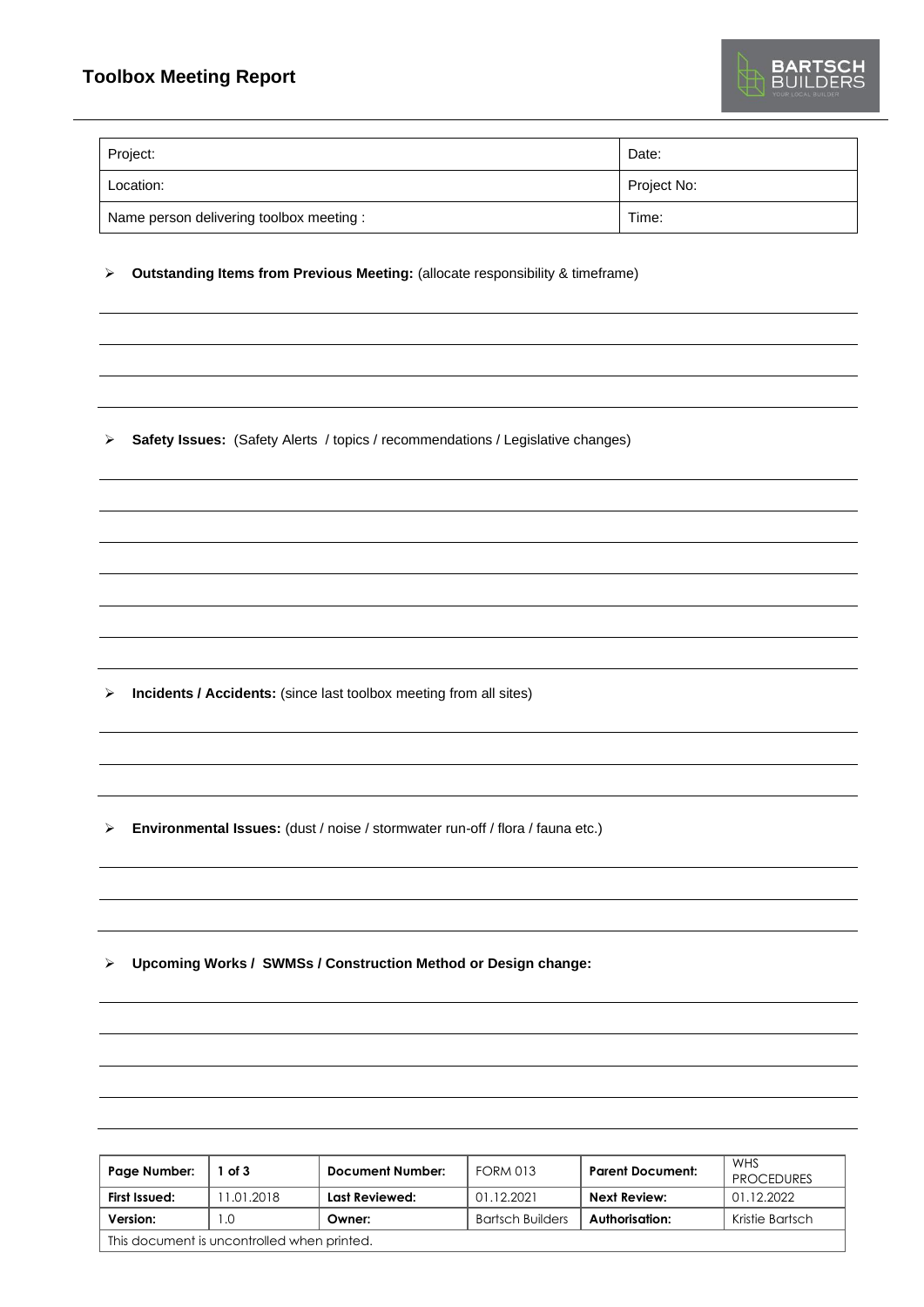

➢ **Personnel Protective Equipment:** (compliance / requirements / condition / additional)

➢ **Housekeeping:** (site in general / compound / amenities)

➢ **Traffic Management**: (construction site / public interface / pedestrians / access-egress)

➢ **Other Issues:** 

➢ **Minuted By: Signed:**

| Page Number:                                | $2$ of $3$ | Document Number: | <b>FORM 013</b>  | <b>Parent Document:</b> | WHS<br><b>PROCEDURES</b> |
|---------------------------------------------|------------|------------------|------------------|-------------------------|--------------------------|
| First Issued:                               | 11.01.2018 | Last Reviewed:   | 01.12.2021       | <b>Next Review:</b>     | 01.12.2022               |
| Version:                                    | I .O       | Owner:           | Bartsch Builders | Authorisation:          | Kristie Bartsch          |
| This document is uncontrolled when printed. |            |                  |                  |                         |                          |